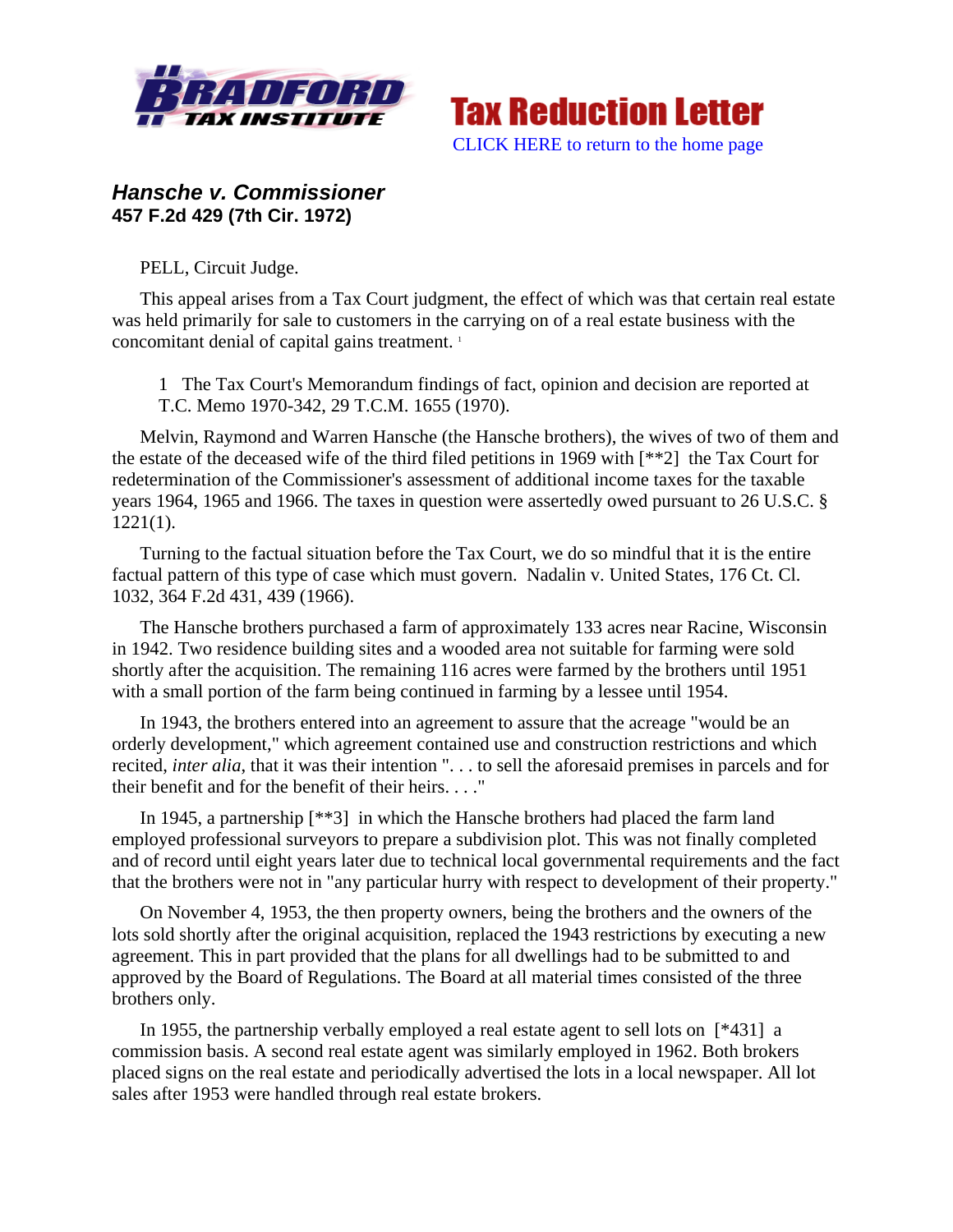From 1953 through 1966, the partnership spent \$121,768.44 improving the subdivision. More than \$100,000 of this amount [\*\*4] was spent in the last five years in question. The expenditures were basically for sewers, surface drainage, water supply and streets.

On May 11, 1962, the Hansches entered into an agreement to "redefine the terms of their association." The original partnership agreement was amended by adding to the second paragraph, captioned, Business of Partnership, the clause: "*to own, buy, sell and trade in real* and personal *property* including commodities, securities, bonds, stocks and mortgages *as shall be appropriate from time to time*." The brothers had continued farming operations on other real estate owned by them subsequent to 1951 but all farming operations as such were discontinued in 1962.

When the brokers found interested prospects, they would "check them out" with one of the Hansches to see if the Board of Regulations approved of the proposed building plans. Nobody was ever turned down but there were several cases in which slight changes had to be made in the plans. The record does not indicate the terms of the oral agreements with the real estate brokers such as how sales prices were to be determined and there is no record indication that there was authority on the agent's [\*\*5] part to fix the price of lots or the terms of sale. In this connection it must be borne in mind that the burden of proof in these proceedings was on the taxpayer. O'Dwyer v. Commissioner of Internal Revenue, 266 F.2d 575, 580 (4th Cir.), cert denied, 361 U.S. 862, 4 L. Ed. 2d 102, 80 S. Ct. 119 (1959).

During the period from 1955 to 1963, the partnership sold 35 lots but during 1964, 1965 and 1966, the taxable years in issue, 24 such lots or an average of eight per year were sold.

Using the average value of lots in 1965, the Tax Court found that the developed acreage had increased in value from \$29,500 in 1945 to about \$880,000 primarily as a result of improvements made by the taxpayer, since the average value of surrounding land had increased only about onethird that much.

Sometime during or prior to 1966, the partnership surveyed and prepared plans for the balance of the real estate here involved which had not been previously platted. The second plat was approved and officially filed on May 8, 1967.

During the three taxable years in issue the partnership reported income earned from the sale of lots in the involved area of over \$109,000 as long [\*\*6] term capital gain. This was the partnership's largest single source of income although other real estate activities and the sale of mink pelts each produced nearly comparable amounts of income in those years.

On the basis of the evidence including oral testimony and stipulations, the Tax Court made the following ultimate finding:

 "Petitioners' partnership, Hansche Produce Company, was during 1964, 1965 and 1966 conducting a real estate business. During these years, it held the subdivided lots known as Pleasant Valley Estates for sale to customers in the ordinary course of that business."

In reaching this conclusion, the Tax Court rejected the taxpayers' contention that they were in fact merely liquidating a land investment and were therefore entitled to capital gains treatment. Of course, there is nothing illegal or improper in the ordinary case with such an endeavor, the Supreme Court having stated that a taxpayer is free to arrange his affairs in such a way as to minimize or altogether eliminate his tax [\*432] liability as long as it is done consistently with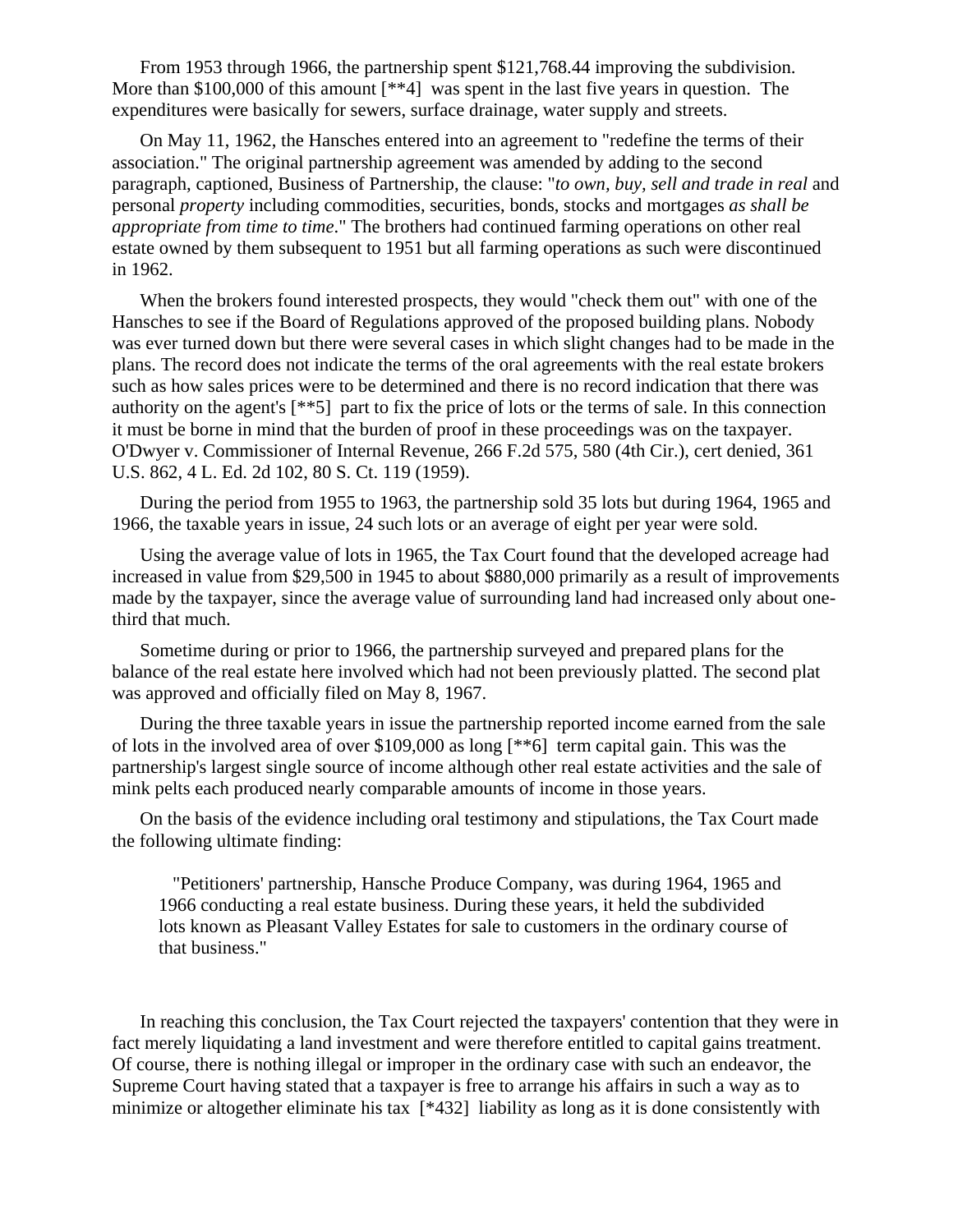the Code. Gregory v. Helvering, 293 U.S. 465, 79 L. Ed. 596, 55 S. Ct. 266 (1935). However, [\*\*7] the Supreme Court has been equally clear in stating that the capital gains provisions are to be read narrowly:

"But the capital-asset provision of § 117 [precursor of § 1221] must not be so broadly applied as to defeat rather than further the purpose of Congress. Burnet v. Harmel, 287 U.S. 103, 108, 77 L. Ed. 199, 53 S. Ct. 74. Congress intended that profits and losses arising from the everyday operation of a business be considered as ordinary income or loss rather than capital gain or loss. The preferential treatment provided by § 117 applies to transactions in property which are not the normal source of business income. It was intended 'to relieve the taxpayer from . . . excessive tax burdens on gains resulting from a conversion of capital investments, and to remove the deterrent effect of those burdens on such conversions.' Burnet v. Harmel, 287 U.S., at 106. Since this section is an exception from the normal tax requirements of the Internal Revenue Code, the *definition of a capital asset must be narrowly applied and its exclusions interpreted broadly*. This is necessary to effectuate the basic congressional purpose." Corn Products Refining Company v. Commissioner of Internal Revenue, 350 U.S. 46, 52, 100 L. Ed. 29, 76 S. Ct. 20 (1955). [\*\*8]

More recently the Court has added a further gloss on the construction of  $\S 1221(1)$ .

"The purpose of the statutory provision with which we deal is to differentiate between the 'profits and losses arising from the everyday operation of a business' on the one hand ( Corn Products Refining Co. v. Commissioner of Internal Revenue, 350 U.S. 46, 52, 100 L. Ed. 29, 76 S. Ct. 20) and 'the realization of appreciation in value accrued over a substantial period of time' on the other. ( Commissioner of Internal Revenue v. Gillette Motor Motor Transport Inc., 364 U.S. 130, 134, 4 L. Ed. 2d 1617, 80 S. Ct. 1497.) A literal reading of the statute is consistent with this legislative purpose. We hold that, as used in § 1221 (1), 'primarily' means 'of first importance' or 'principally.'" Malat v. Riddell, 383 U.S. 569, 572, 16 L. Ed. 2d 102, 86 S. Ct. 1030 (1966).

The endeavor of taxpayers to realize the more favorable treatment has been the source of much written material at the appellate level.

Although each case must be decided on its own facts, the cases have provided the basic tests for application which have been summarized [\*\*9] in a recent Tax Court case, William B. Howell, 57 T.C. No. 58 (January 31, 1972), 40 U.S.L.T.C. No. 58 (January 31, 1972), 40 U.S.L.W. 2501, as follows: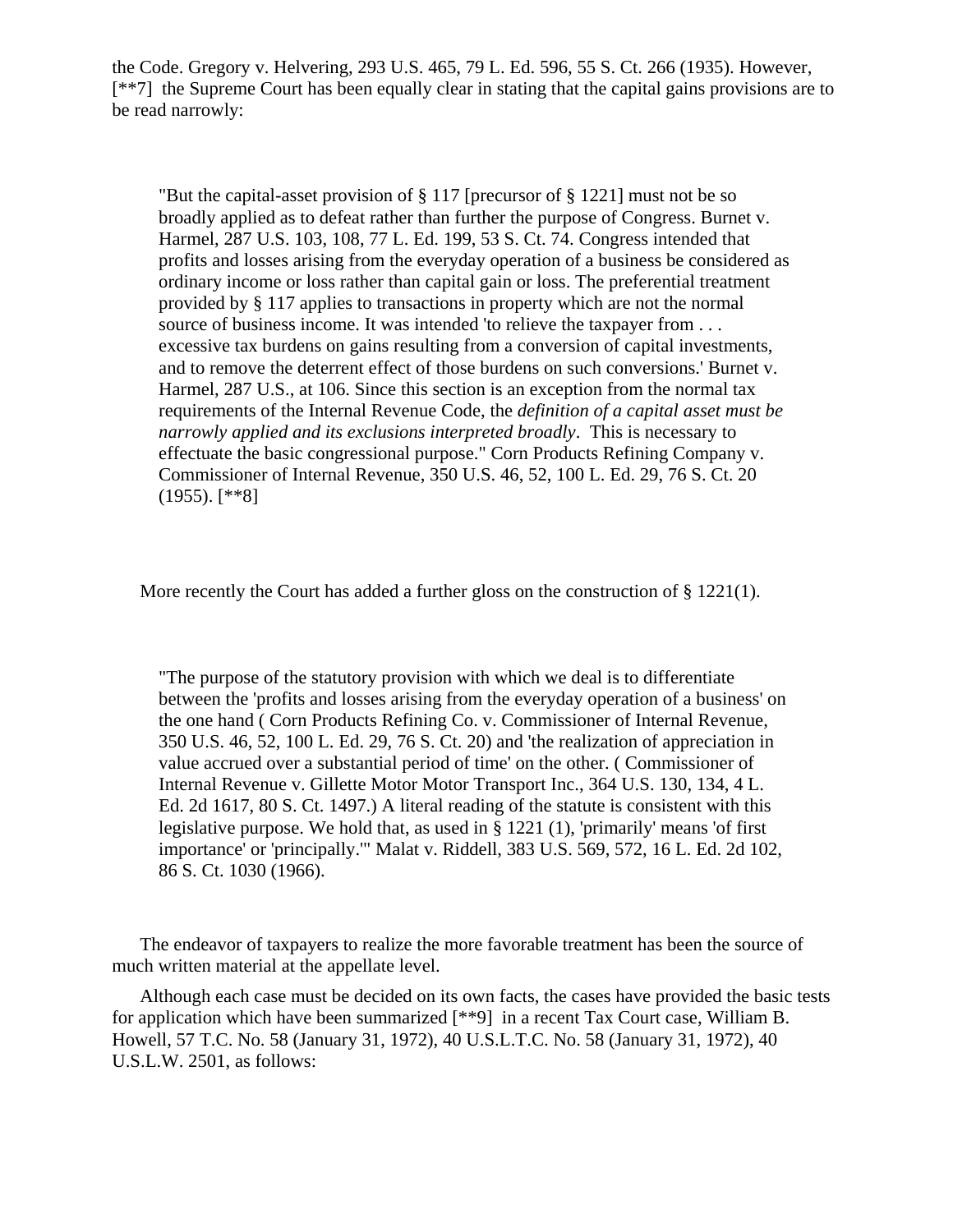"These tests include: (1) the purpose for which the asset was acquired; (2) the frequency, continuity, and the size of the sales; (3) the activities of the seller in the improvement and disposition of the property; (4) the extent of improvements made to the property; (5) the proximity of sale to purchase; and (6) the purpose for which the property was held during the taxable years."

Applying these tests in the case at bar it is noted without particular surprise that, as frequently is the case of litigation which has reached the appellate level, some of the factors or tests favor the position of the taxpayers and some that of the Commissioner.

Thus, in the Tax Court the taxpayers had contended that the increase in value over a number of years of holding was partly the result of increased industrial growth in and near Racine, Wisconsin. Here, the Tax Court observed that although the record did not disclose this growth there was no showing before the court that such growth, if it did exist, was to any extent  $[**10]$ accountable for the increased value of the land in question and [\*433] that as far as the record disclosed such industrial growth, if any, might have been detrimental to a near-by residential subdivision.

The Tax Court further stated the following:

 "We think the appreciated value grew, not from the mere passage of time while the property was being held for liquidation purposes, but rather from the expenditure of both time and money by petitioners in the tiling and draining of the land, its subdivision into sizable lots, the advertisement of lots for sale to the public, the installation by petitioners of sewer and other residential facilities, including streets, the plat restrictions, and probably even more important, the insistence of petitioners acting as a Board of Regulation upon strict compliance with such restrictions. In short, we are convinced that the holding of Pleasant Valley Estates by petitioners after May 11, 1962, was not the passive holding of liquidating investors but was sufficiently aggressive to characterize their holding as the conduct of a business."

Whether this is an issue of law, United States v. Winthrop, 417 F.2d 905 (5th Cir. 1969), [\*\*11] or one of fact calling for the application of the "clearly erroneous" standard, Sovereign v. Commissioner of Internal Revenue, 281 F.2d 830 (7th Cir. 1960), and Patrick v. Commissioner of Internal Revenue, 275 F.2d 437 (7th Cir. 1960), in reviewing the Tax Court decision, it is our opinion that the record as a whole shows a well conceived and successful plan to develop this land for sale to individual home owners. Although the Tax Court placed particular emphasis on the change in the partnership agreement in 1962, the plan may fairly be said to have antedated the change in the agreement.

While the Commissioner is not bound to accept a taxpayer's self-serving characterization of his activities, the Commissioner is not precluded from looking at the terms and words used by the taxpayer which reflect the true status and purpose of a transaction. *Compare*: Bazley v. Commissioner of Internal Revenue, 331 U.S. 737, 91 L. Ed. 1782, 67 S. Ct. 1489 (1947), and Commissioner of Internal Revenue, v. Court Holding Co., 324 U.S. 331, 89 L. Ed. 981, 65 S. Ct. 707 (1945). The Hansches' own characterization of their activities in the preamble [\*\*12] to the 1943 restrictive agreement and the 1962 amendment to the partnership agreement was an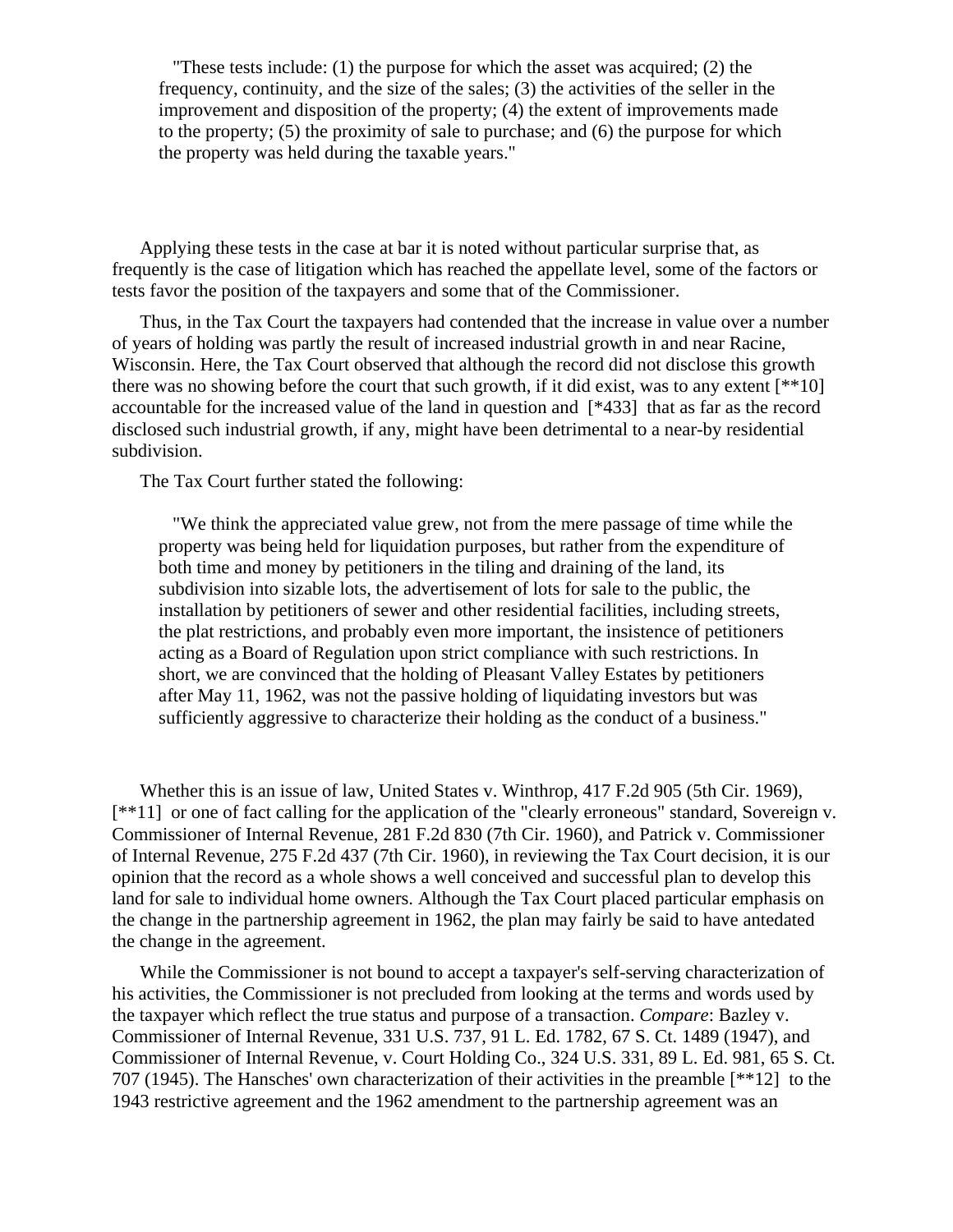adequate basis for the Tax Court to conclude that there was no abandonment of the intention from 1943 to the time in question.

On this appeal, the taxpayers place their principal reliance on the decision of this court in Voss v. United States, 329 F.2d 164 (7th Cir. 1964), contending that the substantial identity between *Voss* and the case before us is dispositive of the present case. Dr. Voss, a dentist, also owned farm real estate near Racine, Wisconsin, being 60 acres which he had acquired in 1929 and 1931. By 1950 the value of the land had depreciated drastically. Although he had been able to obtain a minimal flow of income by renting the property he had been unable to sell it.

In 1954, Dr. Voss asked a realtor to sell the property. The realtor attempted to do so without success and advised Dr. Voss it was impossible profitably to sell the real estate as an entire tract.

The realtor suggested and developed a plan for subdividing the property and, pursuant to broad oral delegation of power from Dr. Voss, the realtor had the land graded and streets, sewage facilities [\*\*13] and water mains installed. He caused the land to be rezoned and annexed, and qualified it for Federal Housing Administration loans. All expenditures were paid out of gross sales proceeds so that the project was self -financing. The agent paid all advertising costs and received ten percent commission on all sales, five percent being as a broker's fee and five percent as a developing fee. The only activities of Dr. Voss in connection with the entire transaction seemed to have been the routine [\*434] execution of deeds to purchasers and the cashing of net proceeds checks sent to him periodically by the broker.

Taxpayers contend that inasmuch as it was stipulated in the present case that the development and sale of the property was handled exclusively by the realtors, the pure and simple issue was whether the Tax Court would follow this court's decision. We do not read the word "development" in the narrow style which taxpayers would have us do. It is true that the Hansches did not engage in commercial promotion or advertising, but over the years they had substantially engaged in subdivision development as that term is ordinarily construed. The lay seller of real estate very seldom [\*\*14] engages in commercial promotion or advertising of property which he has placed in the hands of a broker for sale.

The mere recital of the factual situation in *Voss, supra*, shows the differentiation between that case and the one before us. As this court said in *Voss, supra*, at p. 166:

 "A taxpayer need not personally conduct real estate sales to be in the business; he may act through agents. Moreover, a taxpayer may not insulate himself from the acts of those whose efforts are combined with his in an endeavor to make a profit."

It is true that the real estate agents orally retained by the Hansche brothers were independent in the sense that they were acting as independent contractors but this is true of the ordinary real estate broker-owner relationship. The mere retention of an independent real estate broker does not per se take the case out of the broad first exception of 26 U.S.C. § 1221. It is not imperative that the final moving of the real estate from the owner to the customer need be done by the taxpayer. That the actual advertising sales activities are here not performed by the taxpayers does not mean [\*\*15] that they were not holding the property "primarily for sale to customers in the ordinary course of [Hansches'] trade or business."

Also, we note in *Voss, supra*, at p. 167 this court distinguished the cases cited by the Government pointing out, *inter alia*, that in some of those cases the owner had set or controlled the price of the lots and was in close contact with the developer of the property. We have already